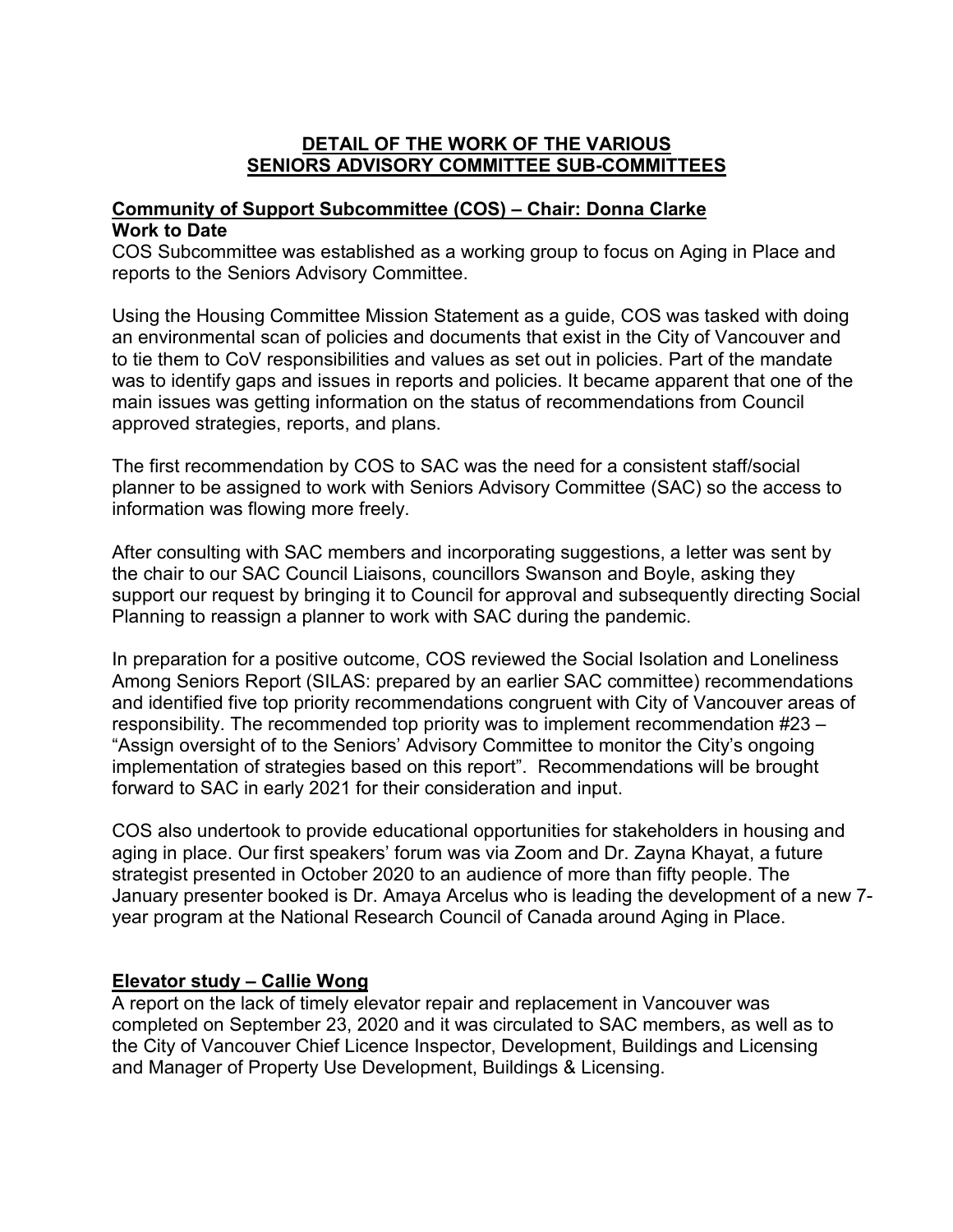At the SAC meeting on November 6, 2020, the Chief License Inspector participated in and provided her feedback about the elevator repair and replacement issues in Vancouver and clarified the role of her department vs Technical Safety BC's role in the regulation and standards related to elevating devices in BC.

At the SAC meeting on November 6, 2020, SAC committee members approved the motion regarding the lack of timely elevator repairs and asked our Council Liaisons to ask Council to support a staff review of the Vancouver Building By-law and Standards of Maintenance.

Our Council Liaisons edited the motion and were to submit it at the appropriate City Council meeting.

An email was also sent to Technical Safety BC (cc George Heyman's office), to ask them for assistance and information in regards to lack of timely elevator repair and replacement in Vancouver.

#### **Engagement sub committee**

#### **Community Engagement Report: 2019 – 2020, Beatrice Ho, Chair**

The highlight achievement for Engagement team in 2019 - to participate in Community Conversation, organized by the Ministry of Health - a one-day event bringing together patients, families, caregivers, health-care providers, Ministry of Health representatives, health authority staff, community organizations, and health sector partners to provide opportunities for meaningful engagement, ensure purposeful engagement on topics that matter to participants, and provide information to participants based on input from the previous year's session.

The Engagement team is partnering with iCON, UBC Department of Emergency Medicine to share their collective work in engaging Chinese communities in health and healthcare discussions.

- Received an invitation from iCON (Intercultural Online Network), a community engagement initiative that brings together health practitioners and community members to learn and share about chronic disease prevention and management, including diabetes, heart disease, and mental wellness to do a co-presentation panel at the Ministry of Health Patients as Partners annual dialogue event to stimulate conversations and highlight it as a case example of how health system transformation is taking place with meaningful community engagement.

- The presentation focus on the increasing cultural diversity of Vancouver's population, the knowledge about ethnic family caregivers and the barriers they face when accessing community-based health and social services can help to create more inclusive policies that are culturally sensitive.
- We also discussed the SILAS report (social isolation and loneliness among seniors) which was an initiative of the City of Vancouver Seniors Advisory Committee in partnership with the City of Vancouver and Vancouver Coastal Health. The purpose of the project was to create a series of recommendations to help prevent or reduce social isolation and loneliness among seniors in Vancouver.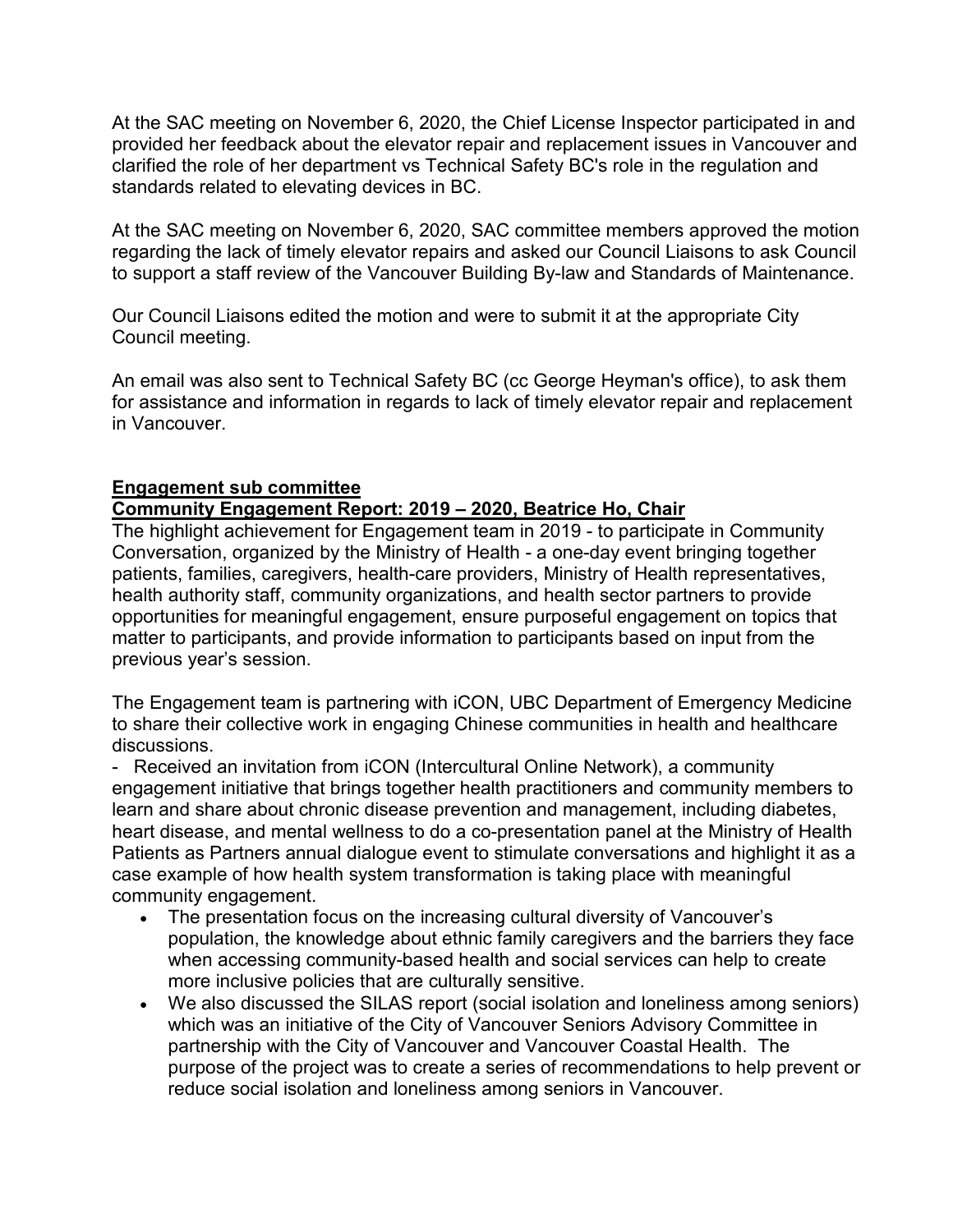2020 - This year proved to be completely different for the community engagement team starting the year out with intention to work more closely with other committees, such as the Women's Advisory Committee and hoping to increase collaboration with other committees, the world suddenly changed in mid March with the Provincial Government shutting down all non essential services to address COVID-19. There being no precedent for this, senior serving agencies and programs shut down and had to work very diligently to continue to provide services with doors shut and staff working from home.

The challenges were obvious - how to keep seniors and staff safe while trying to meet immediate needs. Many agencies and services in different areas combined forces to try to address the needs of seniors in the community with staff working from home and in the some cases fewer staff. There have been positives from this new experience. Phone calls checking in with seniors and isolated people begun almost immediately. Food shopping and delivery services were ramped up and in some cases free food delivery programs began and continue.

Technology assistance programs to seniors connecting them to programs such as Zoom allowed for much needed communication with family, friends, community and wellness programs.

Engagement team member also works as community advisors in partnership with UBC Digital Emergency Medicine to launch a program to train peer leaders on how to improve digital health literacy in their communities. The COVID-19 pandemic has highlighted many challenges faced by patients, caregivers, and seniors in accessing timely care and culturally appropriate health resources to keep them healthy. Since the pandemic, there has been increasing use of virtual health in BC to deliver care to patients and more patients and families are turning to online sources of information to help them manage their health.

The engagement team has participated in a session with City's communication department to do a "walk-through" of the City website to improve its accessibility for older adults, to cocreate viable solutions, together with People with Disabilities Committee members.

# **Housing Subcommittee Annual Report – Marc White, chair**

SAC members interested in Seniors Housing met on September 17, 2019 the draft sub committee's Terms of Reference.

**Purpose:** To provide realistic and evidence-based advice to Council and staff and support City of Vancouver's initiatives around the provision of safe, healthy, food secure, and sustainable livable communities for all seniors living in Vancouver. **Scope:** Social policy development pertaining to seniors with a focus on city owned properties, zoning, bylaws, transportation and social issues within the domain of City of Vancouver programs and services.

**Out-of-scope:** Any medical related issues for seniors

**Authority:** The Housing Subcommittee is established by Seniors Advisory Committee resolution and its primary role is to make achievable recommendations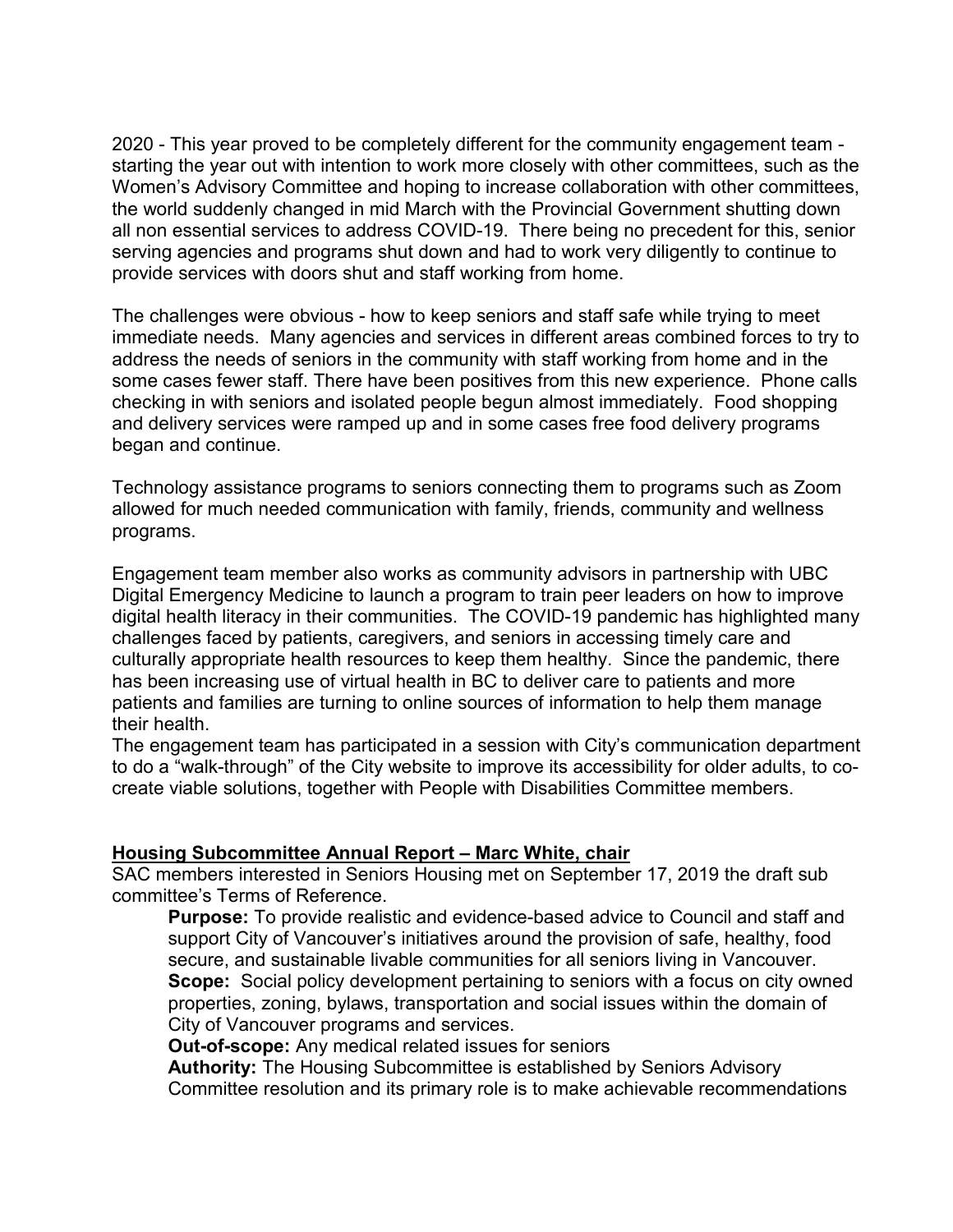to Council and staff. The Housing Subcommittee makes recommendations to the Senior Advisory Committee (SAC) for further input and discussion and decisionmaking purposes.

### **Geo-Mapping Project**

A key objective of SAC is to provide data-driven information to engage the community in discussions about creating and sustaining safe, healthy and sustainable housing in the context of having access to robust community programs and services. Senior-led households are overrepresented among households with the greatest housing need in Vancouver. While seniors who rent account for only 12% of renter households, they make up 22% of renter households in core need according to the Census, while a full 46% of seniors who rent are in core housing need. Furthermore, 58% of all seniors living in Vancouver reported having health and activity limitations. Working with the Social Planning and Research Council of B.C. (SPARC BC) we supported an application to CMHC Housing Solutions Lab. The initiative was to promote and support community discussion and dialogue around the array of policy tools and approaches to support the generation of a diverse range of housing options to meet the full diversity of housing needs for seniors living in Vancouver, including a specific focus on accessible housing. Current status: Unfortunately this funding was not received and other sources of funding have been sought.

### **Oral and written presentations to the Mayor and Council on Council Motions addressing Housing Issues**

### **November 26, 2019 –** ["Rental Incentives Review, Phase II Report Back"](https://council.vancouver.ca/20191126/documents/p1.pdf) [\(SAC](https://e.pcloud.link/publink/show?code=XZDJT7ZRupvgU1GrXfWJdwNdQESPSgfbBFX)  [Presentation To Council\)](https://e.pcloud.link/publink/show?code=XZDJT7ZRupvgU1GrXfWJdwNdQESPSgfbBFX)

In this report we added important key demographic data outlined below:

- noted that the survey report only captured input from 16 seniors, representing 5% of the 331 responses compared to demographic data that notes that at the household level, 22% of all households in the City of Vancouver are seniors.
- the median income of Seniors is \$28,182 which falls below the current city MIRHPP program thresholds beginning at \$30,000
- SAC concurred with other feedback on the report that noted the need for more accessible and affordable units for people with disabilities and seniors

SAC made the following recommendations:

- Given that seniors represent a major age group in the City of Vancouver, currently and in the future, and the high priority issue housing is to this constituency, we are recommending that City Council consider creating a Seniors Housing Strategy with dedicated staff resources.
- Given the proposal for upzoning on arterial roads and transit stations and the need to address accessibility and transport needs of seniors there is a need to plan both market and non-market housing needs for seniors and persons with disabilities in these areas.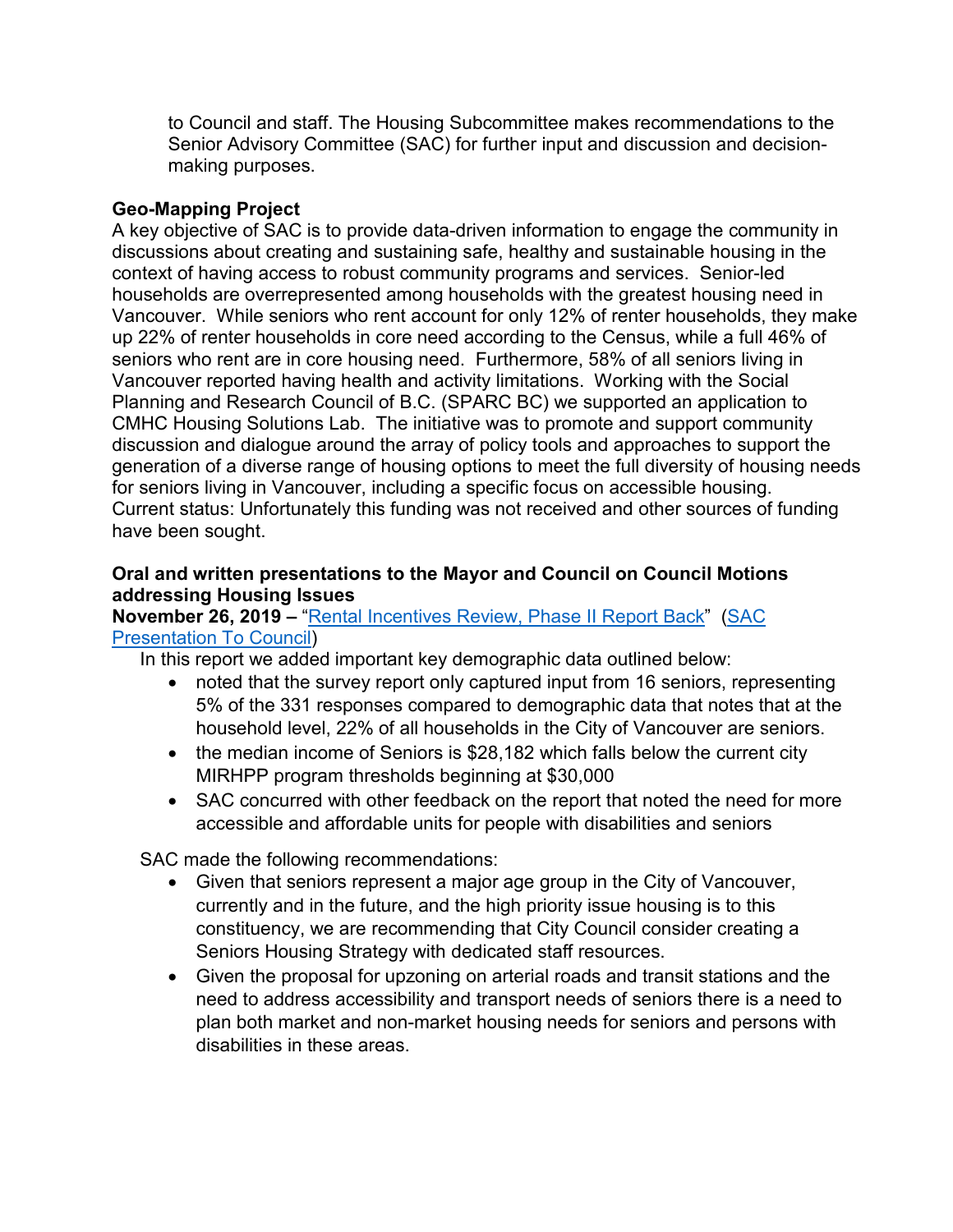- Of greatest concern is the need to protect current affordable housing and to recognize that the Rental Protection program and payment for demoviction does not provide or replace housing for precarious seniors.
- We recommend that city reports when providing information on new market rental housing units developed, also report the number of affordable housing units lost as a result of demoviction.
- Given the city has several advisory committees that are concerned about housing, we request that staff presentations be made to advisory committees for further input on this report. We also recommend that future Housing reports are presented to relevant Advisory Committees well in advance to ensure that input is considered and reflected in staff reports to Council.

# Decision by Council:

That Council direct staff to engage with the Seniors' Advisory Committee and the Persons with Disabilities Advisory Committee to explore accessible housing needs and housing models that could best meet their needs in relation to rental incentives, including staff consideration o the potential of a seniors housing strategy and any implications of policies such as the Secured Rental Policy that could directly affect seniors and people with disabilities.

(source:<https://council.vancouver.ca/20191126/documents/regu20191126min.pdf> )

**Outcome:** SAC Housing has noted an increase in presentations from Social Planning potentially as a result of this motion, and also recognize that an accessibility social planner has been created that liaises with the PWDAC. However still after 12 months there has not been formal meetings to specifically explore accessible housing needs and housing models that could best meet their needs in relation to rental incentives, including staff consideration o the potential of a seniors housing strategy and any implications of policies such as the Secured Rental Policy that could directly affect seniors and people with disabilities.

# **May 12, 2020: Council Motions**

#### B4- <u>Motion to Rescind Motion to Include C-2 Zones in Rental Housing Stock Official</u><br>Development Plan – **Withdrawn** SAC Written Presentation for B4 and B7 **[SAC Written Presentation for B4 and B7](https://e.pcloud.link/publink/show?code=XZmtx7ZYCNz7LkXHo8gvz76VOeUrVfpSumk)**

Following the SAC submission and other stakeholder submissions we were pleased this motion was withdrawn. In a prior Council Meeting in November 2019 a motion was passed to remove the exemption from C-2 zoning from the City of Vancouver's rental replacement requirements that mandates a one-for-one replacement of existing rental units, assistance with relocation and right of first refusal on the new units at subsidized rate for affected tenants.

As per our submission we believed that rescinding the requirement for all developers to replace affordable housing sent the wrong message to the public and is counter to the stated goal of recalibration of the housing strategy to create a more equitable and resilient city for all of its residents including a focus on creating the "right supply" of housing matched to local incomes.

B-7 [Motion Recalibrating the Housing Vancouver Strategy](https://council.vancouver.ca/20200512/documents/b7.pdf) post COVID-19

The original motion was to re-align the Housing Strategy to population growth, which would not address other key concerns including core housing need, demoviction, or other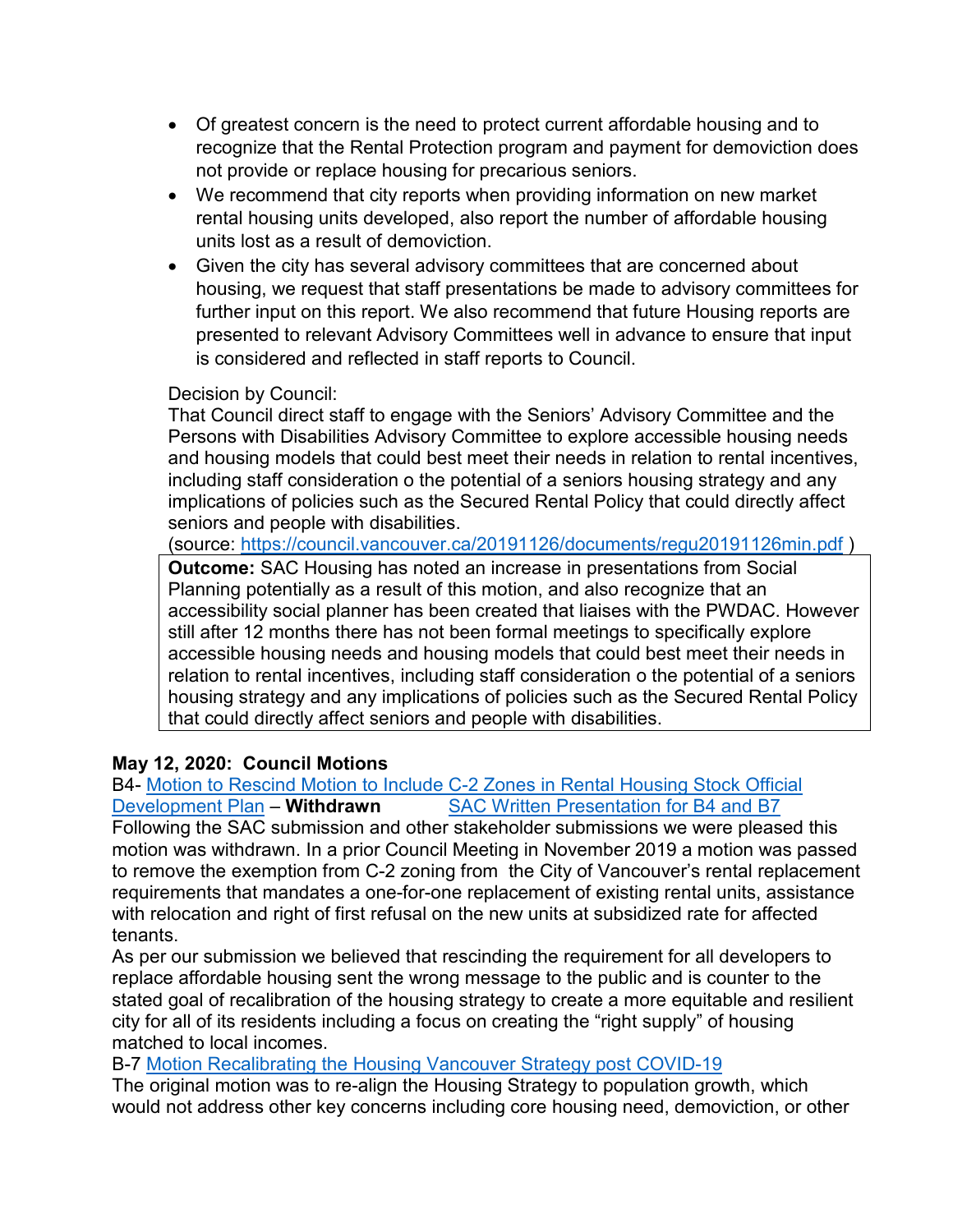economic pressures that impact the need for affordable housing. Following the SAC submission, Councillor Colleen Hardwick reached out leading to a 40 minutes discussion which led to significant amendments. We thank our SAC representative Councillors Swanson and Boyle that added the need to capture data on affordability, as well as accessibility.

**Final B-7 Motion Approved by Council** [\(Council Minutes May 27, 2020 and June 2,](https://council.vancouver.ca/20200527/documents/pspc20200527min.pdf)  [2020\)](https://council.vancouver.ca/20200527/documents/pspc20200527min.pdf)

# **FINAL MOTION AS APPROVED**

A. THAT Council direct staff to provide transparent data to serve as the basis of subsequent analysis, and then policy recalibration as part of the Vancouver Plan process and the associated Regional Growth Strategy (RGS) update.

B. THAT Council direct staff to provide the following for the City of Vancouver as a whole and broken down by neighbourhood or district:

Annual historical data since 2010 to present for:

- rezoning and development permit applications for new housing development, listed by project, including data on the actual or estimated number and type of housing units, and the status of each project (approved; modified; rejected; in progress; construction started; occupancy permit);
- summary of census data for annual population and unit growth;
- estimated or actual (where available) on the number of units lost through rezoning or redevelopment and net changes in affordability;

Additional current data and information:

- list of rezoning and development projects, the project status with estimated timelines, proposed form of development, unit numbers and types of housing, and ballpark breakdown of household incomes required to afford each unit, as well as accessibility data for each project;
- estimated zoned capacity, broken down by each zone and by neighbourhood, numbers and types of units, with estimated total and annual build-out;
- existing data (where available) on the city's secondary rental market (nonpurpose-built rentals such as condos, secondary conversions or unauthorized suites) the number and type of rental units, monthly rent, and vacancy rate;

C. THAT Council direct staff to confirm that the Housing Vancouver targets are aspirational to achieve the right supply of housing and provide only a rough estimate for growth, and not a strict requirement - i.e. targets do not need to be met every year;

D. THAT Council direct staff to clarify whether the Vancouver Housing Strategy targets refer to net housing completions or gross housing completions; and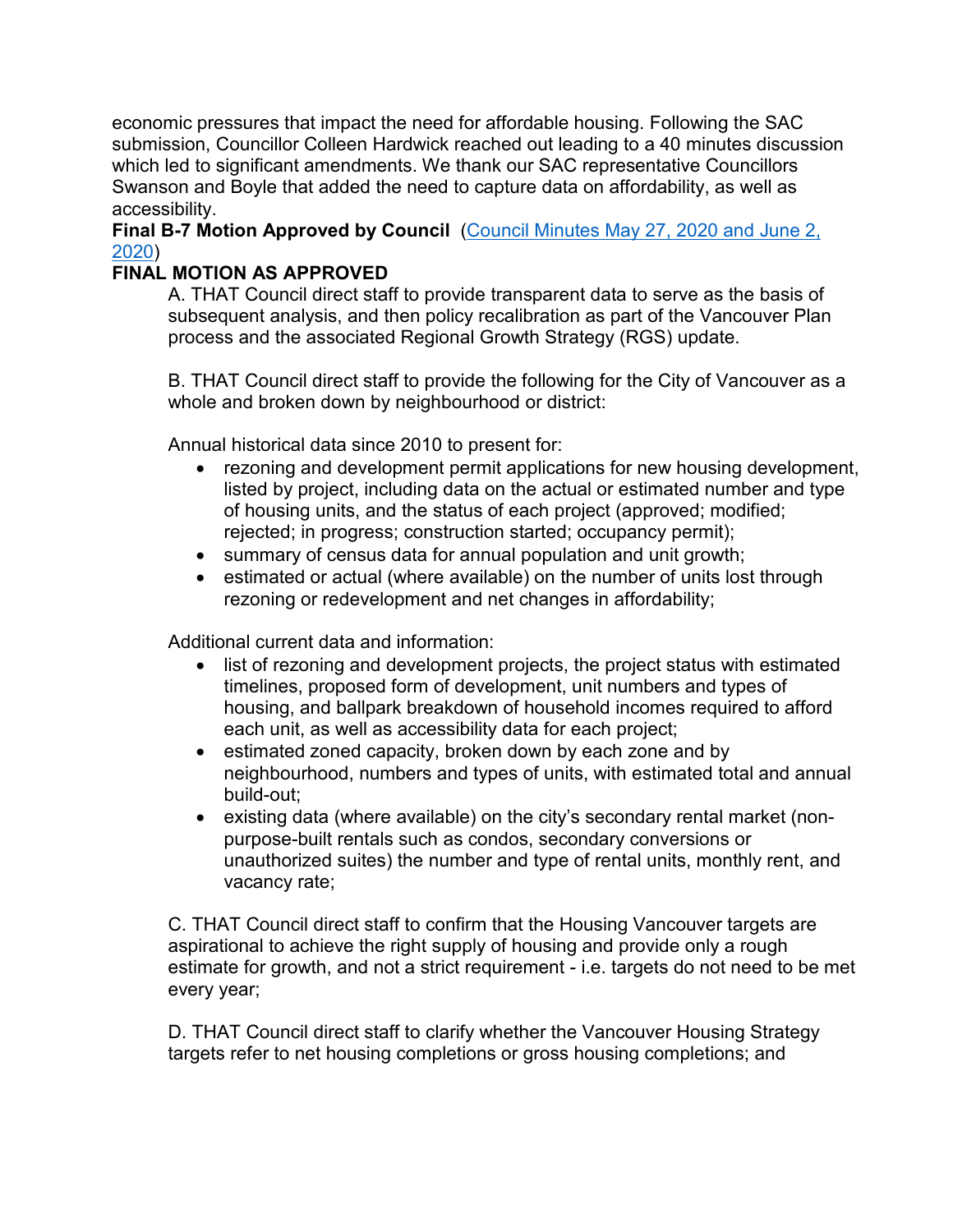E. THAT Council direct staff to report back via memo with the requested data and information as listed above for Council consideration in July 2020, and to provide a timeline for when the data will be posted through the Open Data Portal.

**Outcome:** Staff Response to Council Motion Recalibrating the Housing Vancouver [Strategy Post-Covid 19, RTS 013971](https://vancouver.ca/files/cov/memo-housing-policy-recalibrating-housing-vancouver-targets.pdf)

**May 26, 2020:** [Motion Defining Social Housing Consistently and Transparently in the City](https://council.vancouver.ca/20200527/documents/pspc8.pdf)  [of Vancouver](https://council.vancouver.ca/20200527/documents/pspc8.pdf)

[SAC Written Presentation](https://e.pcloud.link/publink/show?code=XZTNx7ZAuRvgjLOn1FlLzOWJEW61Q5PjQWk)

Following SAC's cumulative submissions and presentation the original motion was amended in several important ways. Councillor Swanson / Fry added the phrase we used in our submission "core housing need" to ensure that "social housing inventory" numbers accurately reflect the number of affordable social housing units.

Final Motion Amendments as per SAC Input [\(Council Minutes –](https://council.vancouver.ca/20200527/documents/pspc20200527min.pdf) June 2, 2020)

THAT the following be added as D:

THAT Council direct staff to consult with B.C. Housing, Canada Mortgage and Housing Corporation (CMHC) and non-profit organizations and stakeholders involved in the development, funding and operations of social housing in the City of Vancouver to consider definitions for different types of housing.

FURTHER THAT staff explore ways to work with the Provincial Government and Federal Government, including: Federation of Canadian Municipalities (FCM), Union of BC Municipalities (UBCM) and Lower Mainland Local Government Association (LMLGA).

amended

AMENDMENT TO THE AMENDMENT MOVED by Councillor De Genova THAT the phrase "in consideration for updating the definition of social housing" be added to the end of the second clause of D.

**July 21, 2020:** [Motion regarding CD-1 Rezoning: 1425 and 1451 East 12th Avenue](https://council.vancouver.ca/20200721/documents/phea4SandR.pdf) (Brightside Housing)

[\(SAC Letter of Support\)](https://e.pcloud.link/publink/show?code=XZGNx7ZYnTuGoClBlBDGQVkApAFdVM1WK5k)

SAC support for the following redevelopment proposals by Brightside Outcome: Approved by Council [\(July 23, 2020 Council Minutes\)](https://council.vancouver.ca/20200623/documents/regu20200623min.pdf)

**October 4th, 2020** Circulated draft Motion: [Facilitating a Viable Framework for Co](https://e.pcloud.link/publink/show?code=XZNax7ZXSJQ5SulBikOSPJLf60AgR4PiALk)[operative Housing on City Lease Land](https://e.pcloud.link/publink/show?code=XZNax7ZXSJQ5SulBikOSPJLf60AgR4PiALk) to Mayor and Councillors to seek their input. Follow up will occur in early 2021 following City Staff report on Co-op Housing Lease Framework.

# **December 2, 2020 and December 10, 2020**

SAC supports two Brightside projects and related amendment to Vancouver Rental Housing Stock Official Development Plan (#5, 6 and 7 Public Hearing December 2<sup>nd</sup>) Outcome: Approved by Council (Council Minutes of December 2<sup>nd</sup> and 10<sup>th</sup>, 2020)

The Housing Subcommittee monthly minutes and reports to SAC.

**Housing Subcommittee Meeting Dates and Minutes**

September 17, 2019 [Minutes](https://e.pcloud.link/publink/show?code=XZ65T7ZiUwARyvJUQ5hFT6twa4310meL5ny) October 15, 2019 [Minutes](https://e.pcloud.link/publink/show?code=XZN5T7ZI3ctON7Op7uAwQVe0KVUPLiTk1RX) January 14, 2020 [Minutes](https://e.pcloud.link/publink/show?code=XZa5T7ZJgPmfEqCVAkHzri1aMUn8B4sLAiy)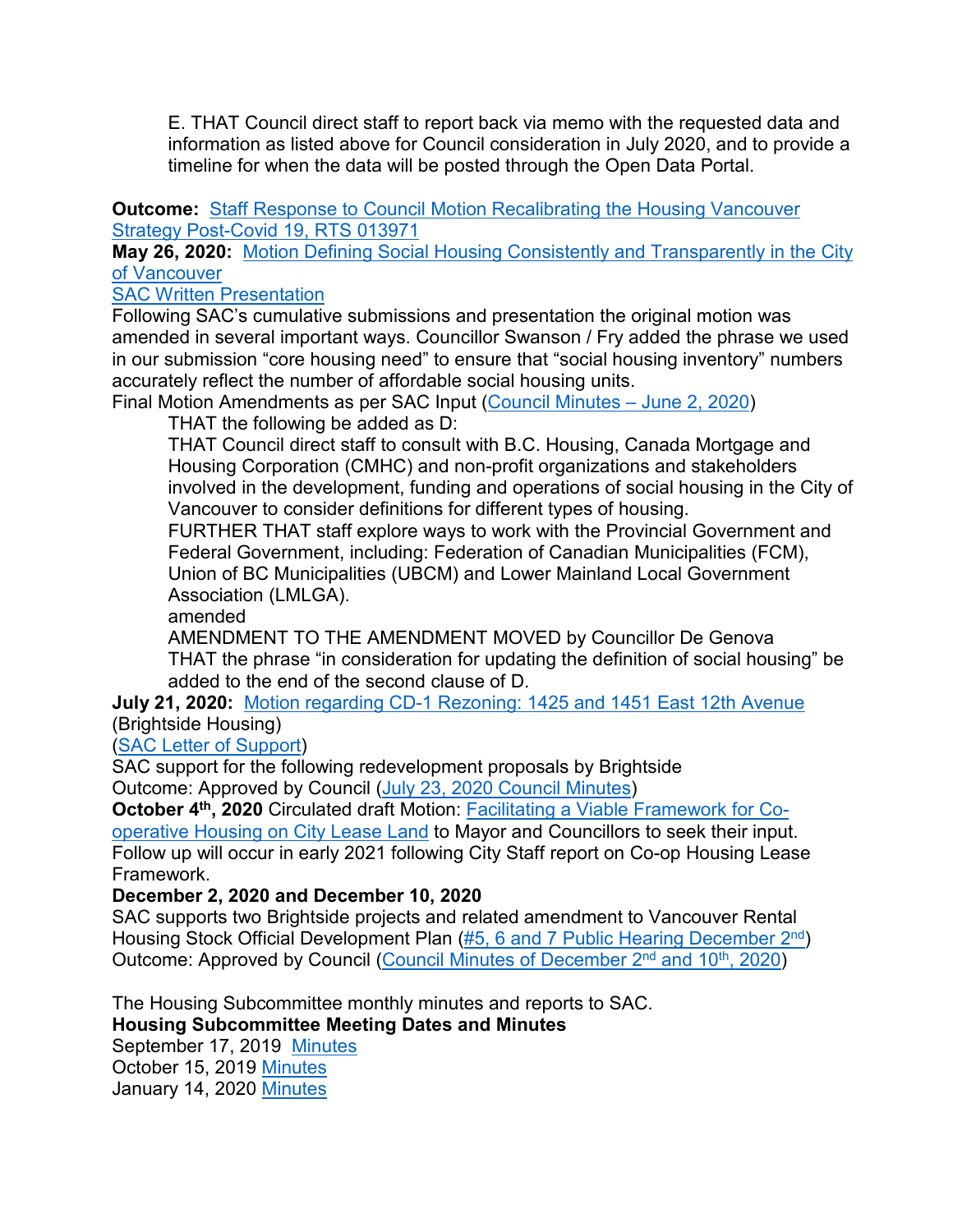March 10, 2020 [Minutes](https://e.pcloud.link/publink/show?code=XZr5T7ZHm3A8YbRQQXqjFW49UYNCJcyk93V)

July 14, 2020 [Minutes](https://e.pcloud.link/publink/show?code=XZc5T7ZpLzvvH467jLjtk3I9LtabVJ69bNy) Guest Presentations: Marika Albert - Update on BC Non-Profit Housing Association; Simon O'Neill – No Place Like Home (False Creek South Neighbourhood Association Proposed Intergenerational Hub) August 11, 2020 [Minutes](https://e.pcloud.link/publink/show?code=XZRJT7ZB3tdykXbasSMgNPoHeXESjlS02ok) September 15, 2020 [Minutes](https://e.pcloud.link/publink/show?code=XZmJT7Z99vHl0Y1bL0xsr7p47c5MQfLBi7X) Guest Presentations: Thom Armstrong, Co-operative Housing Update; Sarah Ellis, Social Planner CoV - Creating and Renewing Non-Profit Social and Co-op Housing; Zak Bennett, Social Planner CoV - Oakridge Transit Centre (OTC) rezoning application 1October 13, 2020 [Minutes](https://e.pcloud.link/publink/show?code=XZ4JT7Z4QNBcvPt2YSiRrD6POyMK4rtO7O7) November 10, 2020 [Minutes](https://e.pcloud.link/publink/show?code=XZ8JT7Zg8O0RHKWeXXftWXOjvFRhFm48NCV)

# **Transportation and Mobility Sub Committee – Dellie Lidyard, Chair**

The Transportation Subcommittee of SAC has had a very challenging term. At the beginning of the Term we had five members but two of the members dropped out. The three remaining members, thankfully, were "old hands" from the previous terms and I am very grateful to their commitment.

I was fortunate enough to be able to attend PDAC Transportation Subcommittee meetings and piggyback with some of the work they did. However, when the pandemic and lockdown started it became very difficult to hold meetings. TAMS (SAC's Transportation Subcommittee) were not able to hold online meetings but continued to communicate by email. I was lucky enough to be invited to participate in PDAC Transportation Subcommittee online meetings.

Some of the notable things we worked on were:

- 1. Returning Stanley Park traffic pattern to pre-Covid status and increasing the number of parking for disabled people.
- 2. Continue advocating for publicly-accessible toilets in skytrain stations as well as other public venues. We especially want to ensure that an accessible toilet be available at the Millenium Line station close to the Medical precinct on West 10<sup>th</sup> Ave.
- 3. Dual elevators in skytrain stations is another matter that we are advocating for.

On our own, TAMS continues to follow the progress of the work on the Granville Bridge. Dale has been keeping an eye on what happens on his side of the bridge and I do the same on my end of the bridge.

In the middle of the pandemic Translink decided to "balance" the number of bus stops. This meant increasing the distances between bus stops resulting in the elimination of some. Apparently this allows the buses to complete their route more quickly and it will also save them \$400,000. Unfortunately, this also meant a longer walk to the bus stop for some people. Bus 22, the Macdonald bus, was the first experiment and is now permanently changed. This happened during the pandemic within a few months. I tried with the help of the city to put forward the objections I received from some people in the